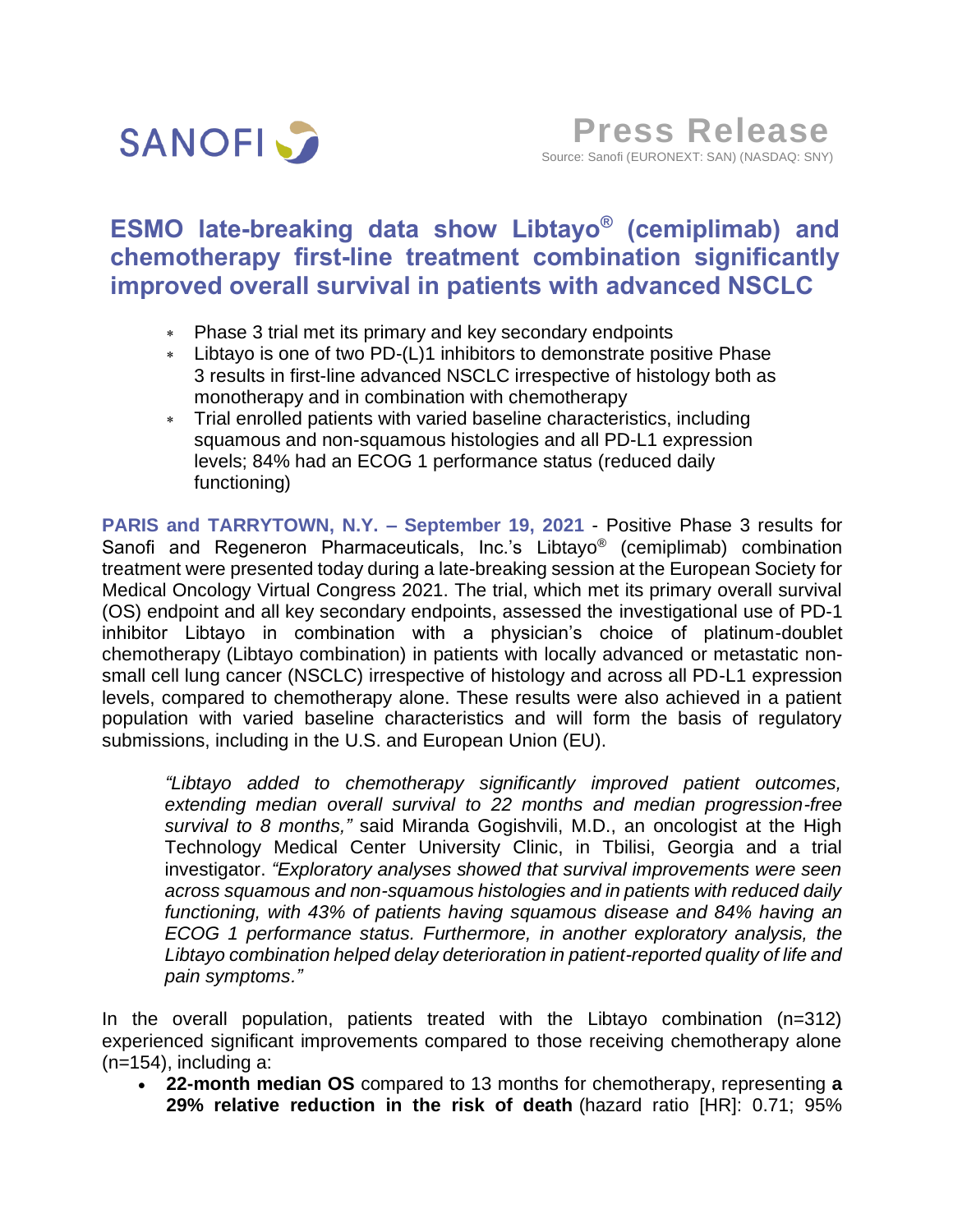confidence interval [CI]: 0.53 to 0.93; p=0.014). The 12-month probability of survival was 66% for the Libtayo combination and 56% for chemotherapy.

- **8-month median progression-free survival (PFS)** compared to 5 months for chemotherapy, representing **a 46% relative reduction in the risk of disease progression** (HR: 0.56; 95% CI: 0.44 to 0.70; p<0.0001). The 12-month probability of PFS was 38% for the Libtayo combination and 16% for chemotherapy.
- **43% objective response rate (ORR)** compared to 23% for chemotherapy.
- **16-month median duration of response (DOR)** compared to 7 months for chemotherapy.

Favorable patient-reported outcomes were also observed. Specifically, the Libtayo combination delayed deterioration in pain symptoms (HR: 0.39; 95% CI: 0.26 to 0.60; nominal p<0.0001) and showed a trend towards delayed deterioration in global health status/quality of life (HR: 0.78; 95% CI: 0.51 to 1.19; nominal p=0.248), compared to chemotherapy. The Libtayo combination also improved pain symptoms, compared to chemotherapy (-4.98 difference in baseline changes between treatment groups; 95% CI: - 8.36 to -1.60; nominal p=0.004).

No new Libtayo safety signals were identified. The median duration of exposure was 38 weeks for the Libtayo combination (n=312) and 21 weeks for chemotherapy (n=153). Adverse events (AEs) of any grade occurred in 96% of patients receiving the Libtayo combination and 94% of patients receiving chemotherapy alone, with 19% and 0% being immune-mediated, respectively. For the Libtayo combination and chemotherapy groups, the most common AEs were anemia (44%, 40%), alopecia (37%, 43%) and nausea (25%, 16%); grade ≥3 AEs occurring in ≥5% of patients were anemia (10%, 7%) and neutropenia (both 6%). Treatment discontinuation due to AEs occurred in 5% of patients receiving the Libtayo combination and 3% receiving chemotherapy.

*"These data add to the growing body of evidence supporting the use of Libtayo in patients with advanced non-small cell lung cancer,"* said Peter C. Adamson, M.D., Global Development Head, Oncology and Pediatric Innovation at Sanofi. *"With additional trials underway investigating Libtayo as the backbone in combinations with conventional and novel therapeutic approaches, we are encouraged by the potential to further improve outcomes for patients with difficult-to-treat cancers."*

Lung cancer is the leading cause of cancer death worldwide. In 2020, an estimated 2.2 million and 225,000 new cases were diagnosed globally and in the U.S., respectively. Approximately 84% of all lung cancers are NSCLC, with 75% of these cases diagnosed in advanced stages. While PD-1 inhibitor monotherapy has primarily advanced the treatment of NSCLC with ≥50% PD-L1 expression, approximately 70% of all NSCLC cases will have <50% PD-L1 expression, making it the most common treatment setting.

*"This Phase 3 trial was stopped early because Libtayo significantly improved overall survival compared to chemotherapy, a milestone also achieved by our Phase 3 trial for Libtayo monotherapy as a first-line treatment for advanced non-small cell lung cancer with high PD-L1 expression,"* said Israel Lowy, M.D., Ph.D., Senior Vice President, Translational and Clinical Sciences, Oncology at Regeneron. *"Both trials*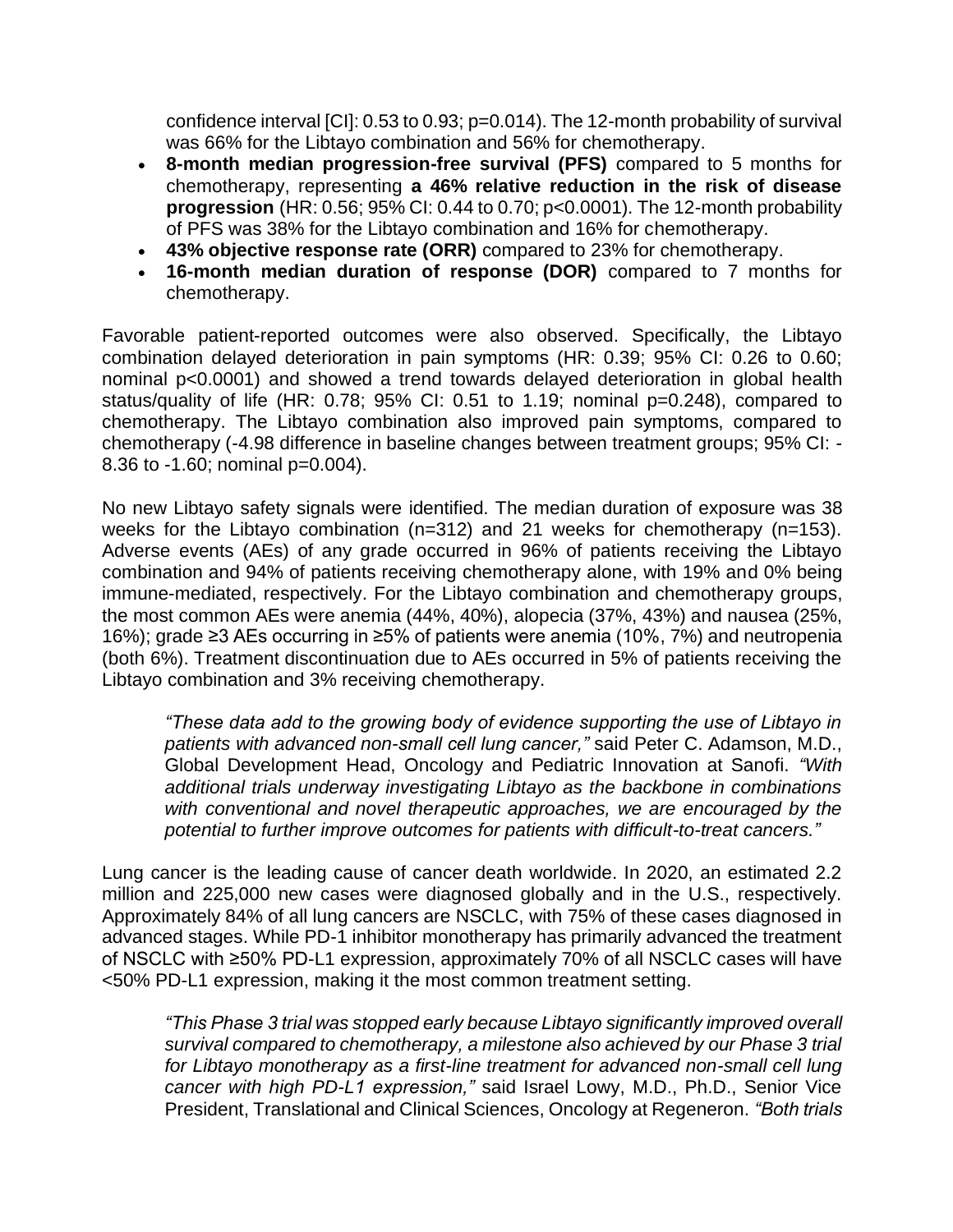*were designed to reflect everyday clinical practice by allowing for the enrollment of patients with difficult-to-treat disease characteristics. And this is the second Libtayo trial to demonstrate significant improvement in its primary and key secondary endpoints for these patient populations, compared to chemotherapy."*

The use of Libtayo in combination with chemotherapy for advanced NSCLC is investigational, and its safety and efficacy have not been fully evaluated by any regulatory authority.

# **About the Phase 3 Trial**

The randomized, multicenter Phase 3 trial, called EMPOWER-Lung 3, investigated a firstline combination treatment of Libtayo and platinum-doublet chemotherapy, compared to platinum-doublet chemotherapy alone. The trial enrolled 466 patients with locally advanced or metastatic NSCLC, as well as squamous or non-squamous histologies across all PD-L1 expression levels and with no ALK, EGFR and ROS1 aberrations.

Patients were randomized 2:1 to receive either Libtayo 350 mg (n=312) or placebo (n=154) administered intravenously every 3 weeks for 108 weeks, plus platinum-doublet chemotherapy administered every 3 weeks for 4 cycles. The primary endpoint was OS, and key secondary endpoints were PFS and ORR. The probability of survival and PFS at 12 months were calculated according to Kaplan-Meier estimates.

Notably, patients in the trial had a variety of baseline characteristics commonly considered difficult-to-treat. Among those enrolled, 43% had tumors with squamous histology, 67% had tumors with <50% PD-L1 expression, 15% had inoperable locally advanced disease not eligible for definitive chemoradiation, and 7% had pretreated and clinically stable brain metastases. Additionally, 84% of patients had an ECOG 1 performance status. ECOG performance status assesses patient ability to conduct daily living activities and prognosis on a scale of increasing severity ranging from 0 (no symptoms) to 5 (death).

## **About Libtayo**

Libtayo is a fully human monoclonal antibody targeting the PD-1 immune checkpoint receptor on T-cells. By binding to PD-1, Libtayo has been shown to block cancer cells from using the PD-1 pathway to suppress T-cell activation.

The generic name for Libtayo in its approved U.S. indications is cemiplimab-rwlc, with rwlc as the suffix designated in accordance with Nonproprietary Naming of Biological Products Guidance for Industry issued by the U.S. FDA. Libtayo is being jointly developed by Regeneron and Sanofi under a global collaboration agreement.

The extensive clinical program for Libtayo is focused on difficult-to-treat cancers. Libtayo is currently being investigated in advanced cervical cancer, as well as in trials combining Libtayo with either conventional or novel therapeutic approaches for other solid tumors and blood cancers. These potential uses are investigational, and their safety and efficacy have not been evaluated by any regulatory authority.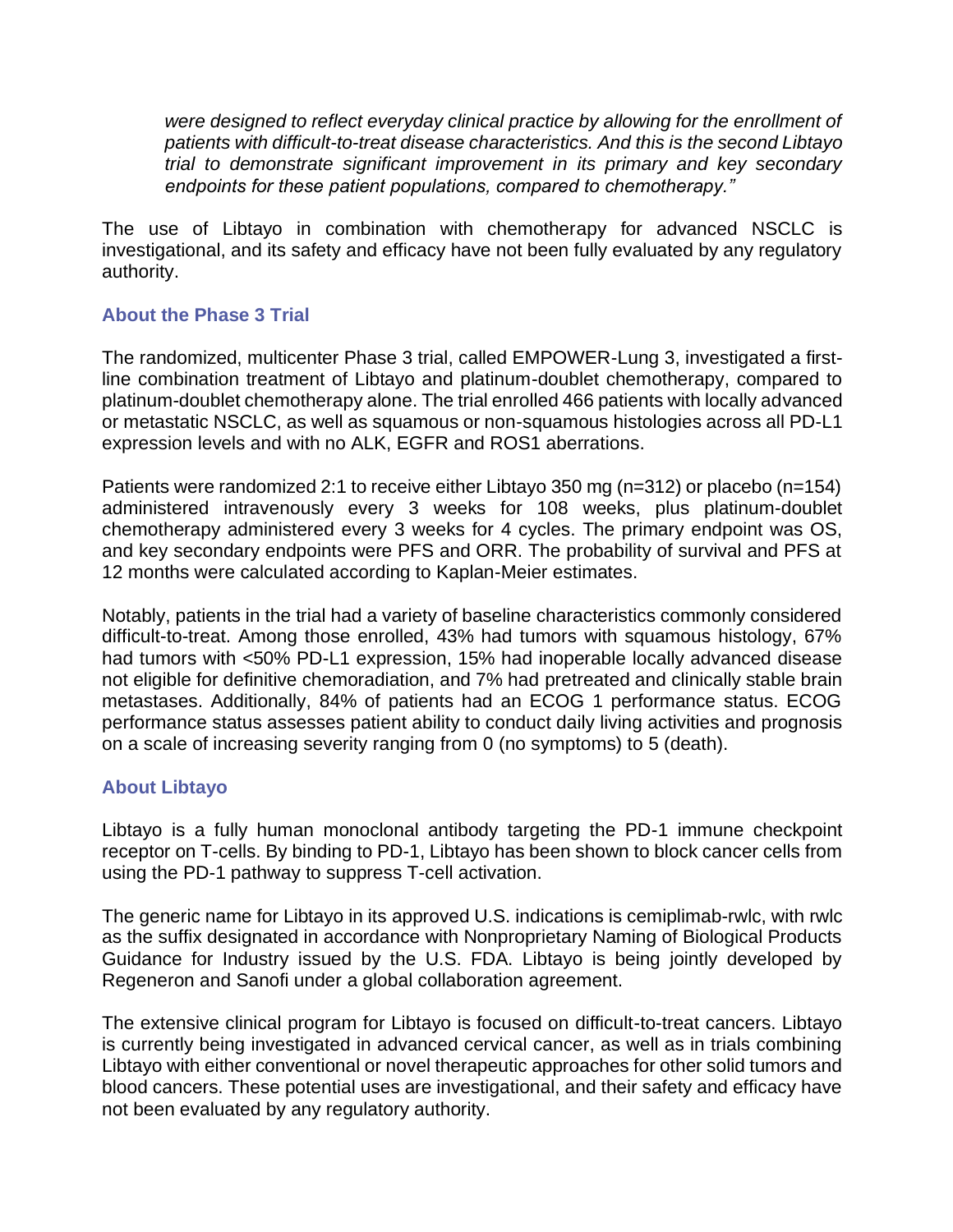### **About Regeneron**

Regeneron (NASDAQ: REGN) is a leading biotechnology company that invents life-transforming medicines for people with serious diseases. Founded and led for over 30 years by physician-scientists, our unique ability to repeatedly and consistently translate science into medicine has led to nine FDA-approved treatments and numerous product candidates in development, almost all of which were homegrown in our laboratories. Our medicines and pipeline are designed to help patients with eye diseases, allergic and inflammatory diseases, cancer, cardiovascular and metabolic diseases, pain, hematologic conditions, infectious diseases and rare diseases.

Regeneron is accelerating and improving the traditional drug development process through our proprietary *VelociSuite®* technologies, such as *VelocImmune®* , which uses unique genetically humanized mice to produce optimized fully human antibodies and bispecific antibodies, and through ambitious research initiatives such as the Regeneron Genetics Center, which is conducting one of the largest genetics sequencing efforts in the world.

For additional information about the company, please visit [www.regeneron.com](https://www.regeneron.com/) or follow @Regeneron on Twitter.

### **About Sanofi**

Sanofi is dedicated to supporting people through their health challenges. We are a global biopharmaceutical company focused on human health. We prevent illness with vaccines, provide innovative treatments to fight pain and ease suffering. We stand by the few who suffer from rare diseases and the millions with long-term chronic conditions.

With more than 100,000 people in 100 countries, Sanofi is transforming scientific innovation into healthcare solutions around the globe.

## **Sanofi Media Relations Contact**

Sally Bain Tel.: +1 (781) 264-1091 [Sally.Bain@sanofi.com](mailto:Sally.Bain@sanofi.com)

**Sanofi Investor Relations Contacts Paris**

Eva Schaefer-Jansen Arnaud Delepine Nathalie Pham

**Sanofi Investor Relations Contact North America** Felix Lauscher

Tel.: +33 (0)1 53 77 45 45 [investor.relations@sanofi.com](mailto:investor.relations@sanofi.com) <https://www.sanofi.com/en/investors/contact>

**Regeneron Media Relations Contact** Daren Kwok Tel: +1 914-847-1328 [daren.kwok@regeneron.com](mailto:daren.kwok@regeneron.com)

**Regeneron Investor Relations Contact** Vesna Tosic Tel: +1 914-847-5443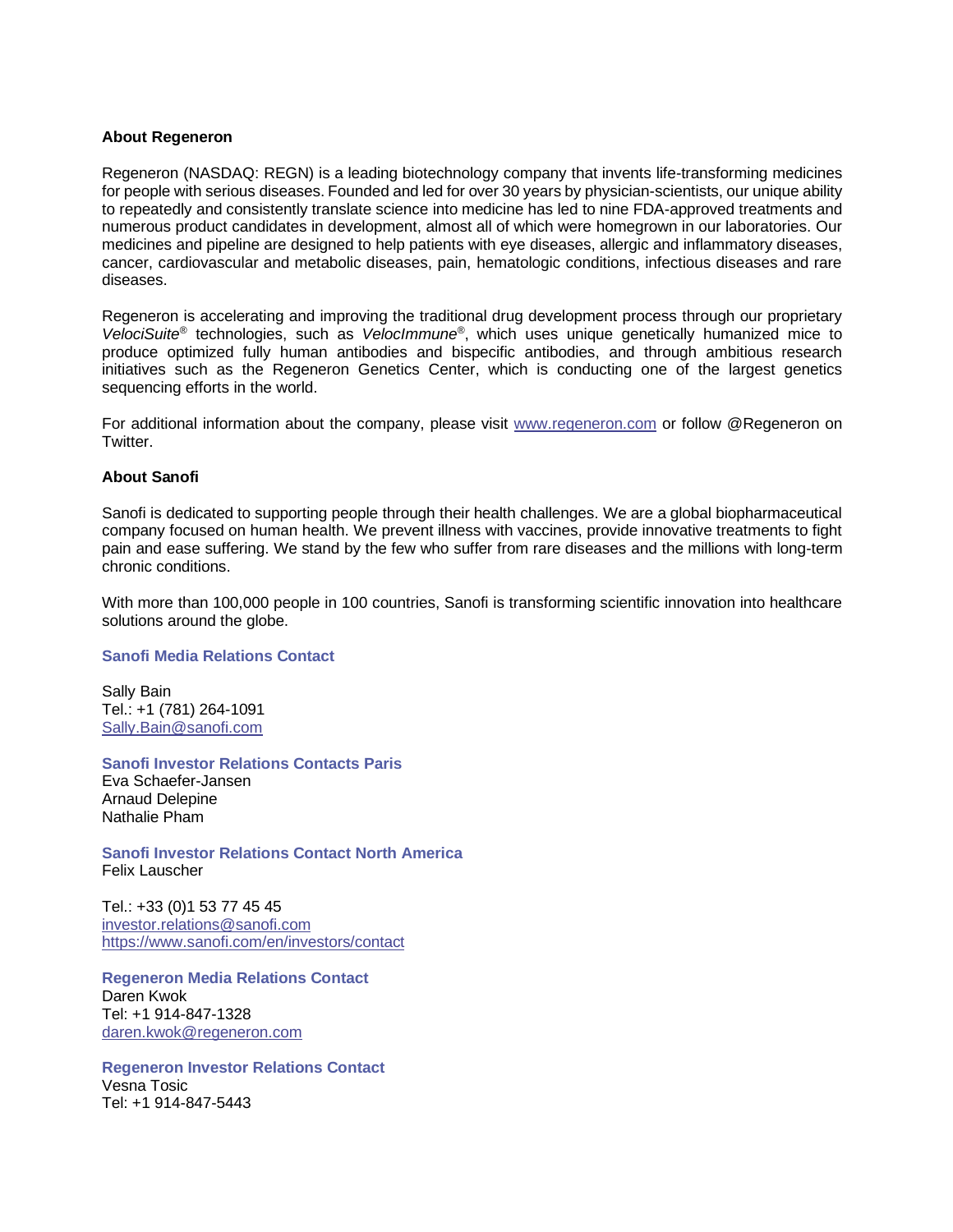#### [vesna.tosic@regeneron.com](mailto:vesna.tosic@regeneron.com)

#### *Sanofi Forward-Looking Statements*

*This press release contains forward-looking statements as defined in the Private Securities Litigation Reform Act of 1995, as amended. Forward-looking statements are statements that are not historical facts. These statements include projections and estimates and their underlying assumptions, statements regarding plans, objectives, intentions and expectations with respect to future financial results, events, operations, services, product development and potential, and statements regarding future performance. Forward-looking statements are generally identified by the words "expects", "anticipates", "believes", "intends", "estimates", "plans" and similar expressions. Although Sanofi's management believes that the expectations reflected in such forward-looking statements are reasonable, investors are cautioned that forward-looking information and statements are subject to various risks and uncertainties, many of which are difficult to predict and generally beyond the control of Sanofi, that could cause actual results and developments to differ materially from those expressed in, or implied or projected by, the forward-looking information and statements. These risks and uncertainties include among other things, the uncertainties inherent in research and development,*  future clinical data and analysis, including post marketing, decisions by regulatory authorities, such as the FDA or the *EMA, regarding whether and when to approve any drug, device or biological application that may be filed for any such product candidates as well as their decisions regarding labelling and other matters that could affect the availability or commercial potential of such product candidates, the fact that product candidates if approved may not be commercially successful, the future approval and commercial success of therapeutic alternatives, Sanofi's ability to benefit from external growth opportunities, to complete related transactions and/or obtain regulatory clearances, risks associated with intellectual property and any related pending or future litigation and the ultimate outcome of such litigation, trends in exchange rates and prevailing interest rates, volatile economic and market conditions, cost containment initiatives and subsequent changes thereto, and the impact that COVID-19 will have on us, our customers, suppliers, vendors, and other business partners, and the financial condition of any one of them, as well as on our employees and on the global economy as a whole. Any material effect of COVID-19 on any of the foregoing could also adversely impact us. This situation is changing rapidly and additional impacts may arise of which we are not currently aware and may exacerbate other previously identified risks. The risks and uncertainties also include the uncertainties discussed or identified in the public filings with the SEC and the AMF made by Sanofi, including those listed under "Risk Factors" and "Cautionary Statement Regarding Forward-Looking Statements" in Sanofi's annual report on Form 20-F for the year ended December 31, 2020. Other than as required by applicable law, Sanofi does not undertake any obligation to update or revise any forward-looking information or statements.*

#### *Regeneron Forward-Looking Statements and Use of Digital Media*

*This press release includes forward-looking statements that involve risks and uncertainties relating to future events and the future performance of Regeneron Pharmaceuticals, Inc. ("Regeneron" or the "Company"), and actual events or results may differ materially from these forward-looking statements. Words such as "anticipate," "expect," "intend," "plan," "believe," "seek," "estimate," variations of such words, and similar expressions are intended to identify such*  forward-looking statements, although not all forward-looking statements contain these identifying words. These *statements concern, and these risks and uncertainties include, among others, the impact of SARS-CoV-2 (the virus that has caused the COVID-19 pandemic) on Regeneron's business and its employees, collaborators, and suppliers and other third parties on which Regeneron relies, Regeneron's and its collaborators' ability to continue to conduct research and clinical programs, Regeneron's ability to manage its supply chain, net product sales of products*  marketed or otherwise commercialized by Regeneron and/or its collaborators (collectively, "Regeneron's Products"), *and the global economy; the nature, timing, and possible success and therapeutic applications of Regeneron's Products and product candidates being developed by Regeneron and/or its collaborators (collectively, "Regeneron's Product Candidates") and research and clinical programs now underway or planned, including without limitation Libtayo® (cemiplimab) in combination with chemotherapy for the treatment of patients with locally advanced or metastatic non-small cell lung cancer ("NSCLC"); the likelihood, timing, and scope of possible regulatory approval and commercial launch of Regeneron's Product Candidates and new indications for Regeneron's Products, such as possible regulatory approval of Libtayo in combination with chemotherapy for the treatment of NSCLC as well as Libtayo (as a monotherapy or in combination with conventional or novel therapeutic approaches, as applicable) for the treatment of cervical cancer and other potential indications; uncertainty of the utilization, market acceptance, and commercial success of Regeneron's Products (such as Libtayo) and Regeneron's Product Candidates and the impact of studies (whether conducted by Regeneron or others and whether mandated or voluntary), including the study discussed in this press release, on any of the foregoing; the ability of Regeneron's collaborators, suppliers, or other third parties (as applicable) to perform manufacturing, filling, finishing, packaging, labeling, distribution, and other steps related to Regeneron's Products and Regeneron's Product Candidates; the ability of Regeneron to manufacture and manage supply chains for multiple products and product candidates; safety issues resulting from the administration of Regeneron's Products (such as Libtayo) and Regeneron's Product Candidates in patients, including serious complications or side effects in connection with the use of Regeneron's Products and Regeneron's Product Candidates in clinical trials; determinations by regulatory and administrative governmental authorities which may delay or restrict Regeneron's ability to continue to develop or commercialize Regeneron's Products and Regeneron's*